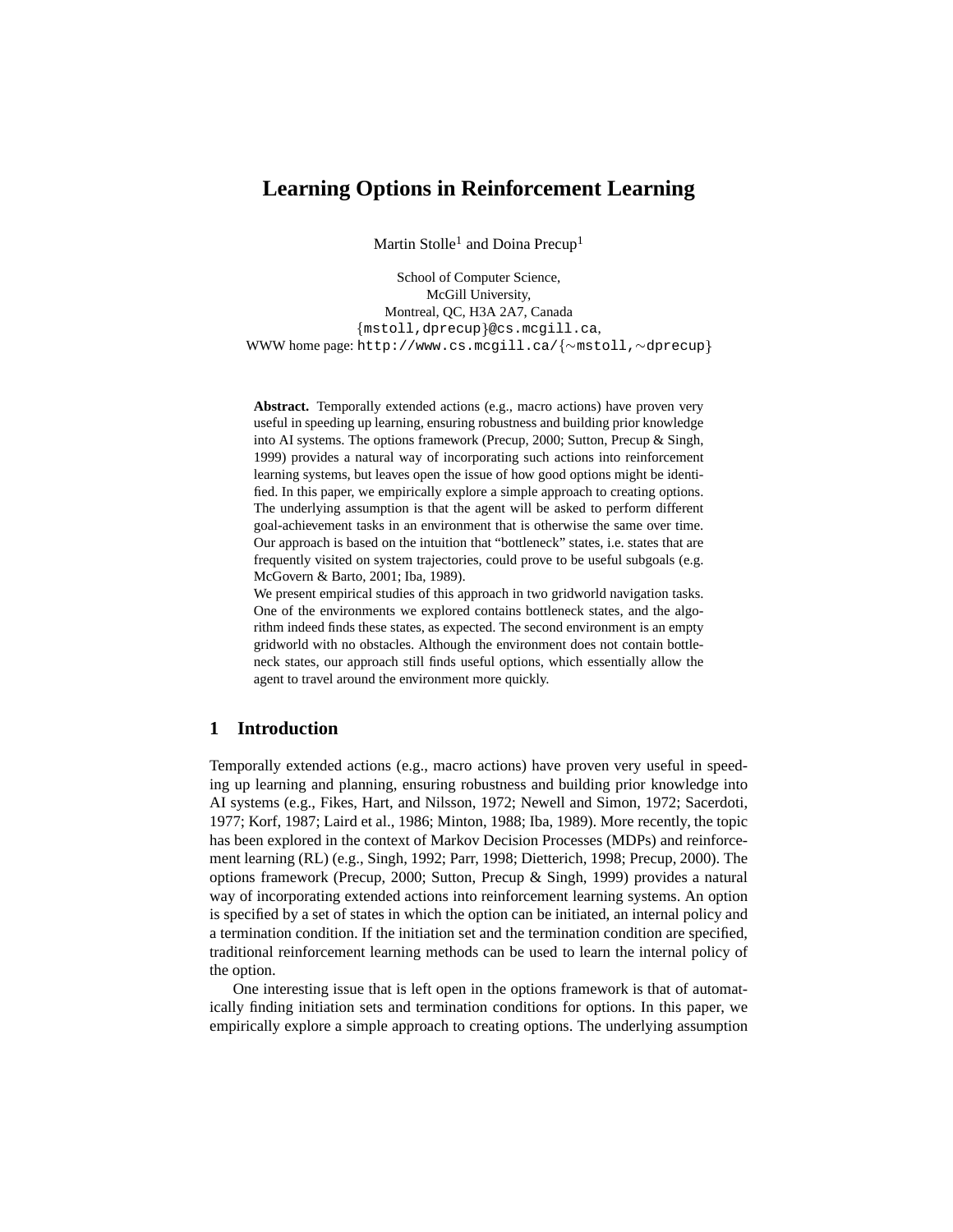is that the agent will be asked to perform different goal-achievement tasksin an environment that is otherwise the same over time. Our approach is based on the intuition that "bottleneck" states, i.e., states that are frequently visited on system trajectories, could prove to be useful subgoals (e.g. McGovern & Barto, 2001; Iba, 1989). The agent is first allowed to explore the environment and gather statistics, based on which it chooses potential subgoals and initiation states for the options. In the second phase, the agent learns the internal policies of the options. Once these are learned, the agent can use the options to solve the goal-achievement tasks it is presented with.

We present empirical studies of this approach in two gridworld navigation tasks. One of the environments we explored contains bottleneck states, and the algorithm indeed finds these states, as expected. The second environment is an empty gridworld with no obstacles. Although the environment does not contain bottleneck states, this approach still finds useful options, which essentially allow the agent to travel around the environment more quickly.

The paper is organized as follows. In section 2 we introduce the basic reinforcement learning notation. Section 3 contains the definition of options and SMDP Q-learning, the main algorithm we use for learning how to choose among options. In section 4 we describe our algorithm for automatically creating options. Section 5 contains empirical results of this algorithm for two gridworld tasks, and a discussion of the behavior we observed.

#### **2 Reinforcement Learning**

Reinforcement learning (RL) is a computational approach to automating goal-directed learning and decision making (Sutton & Barto, 1998). It encompasses a broad range of methods for determining optimal ways of behaving in complex, uncertain and stochastic environments. Most current RL research is based on the theoretical framework of Markov Decision Processes (MDPs) (Puterman, 1996). MDPs are a standard, very general formalism for studying stochastic, sequential decision problems. In this framework, the agent takes a sequence of primitive actions paced by a discrete, fixed time scale. On each time step *t*, the agent observes the state of its environment, *s<sup>t</sup>* , contained in a finite discrete set  $S$ , and chooses an action,  $a_t$ , from a finite action set  $A$  (possibly dependent on  $s_t$ ). One time step later, the agent receives a reward  $r_{t+1}$  and the environment transitions to a next state,  $s_{t+1}$ . For a given state *s* and action *a*, the expected value of the immediate reward is  $r_s^a$  and the transition to a new state *s'* has probability  $p_{ss}^a$ , regardless of the path taken by the agent before state *s*. A way of behaving, or *policy*, is defined as probability distribution for picking actions in each state:  $\pi : \mathcal{S} \times \mathcal{A} \rightarrow [0,1]$ . The goal of the agent is to find a policy that maximizes the total reward received over time. For any policy  $\pi$  and any state  $s \in S$ , the value of taking action *a* in state *s* under policy  $\pi$ , denoted  $Q^{\pi}(s, a)$ , is the expected discounted future reward starting in *s*, taking *a*, and henceforth following  $\pi$ :

$$
Q^{\pi}(s,a) \stackrel{\text{def}}{=} E_{\pi}\Big\{r_{t+1} + \gamma r_{t+2} + \cdots \Big| s_t = s, a_t = a \Big\}.
$$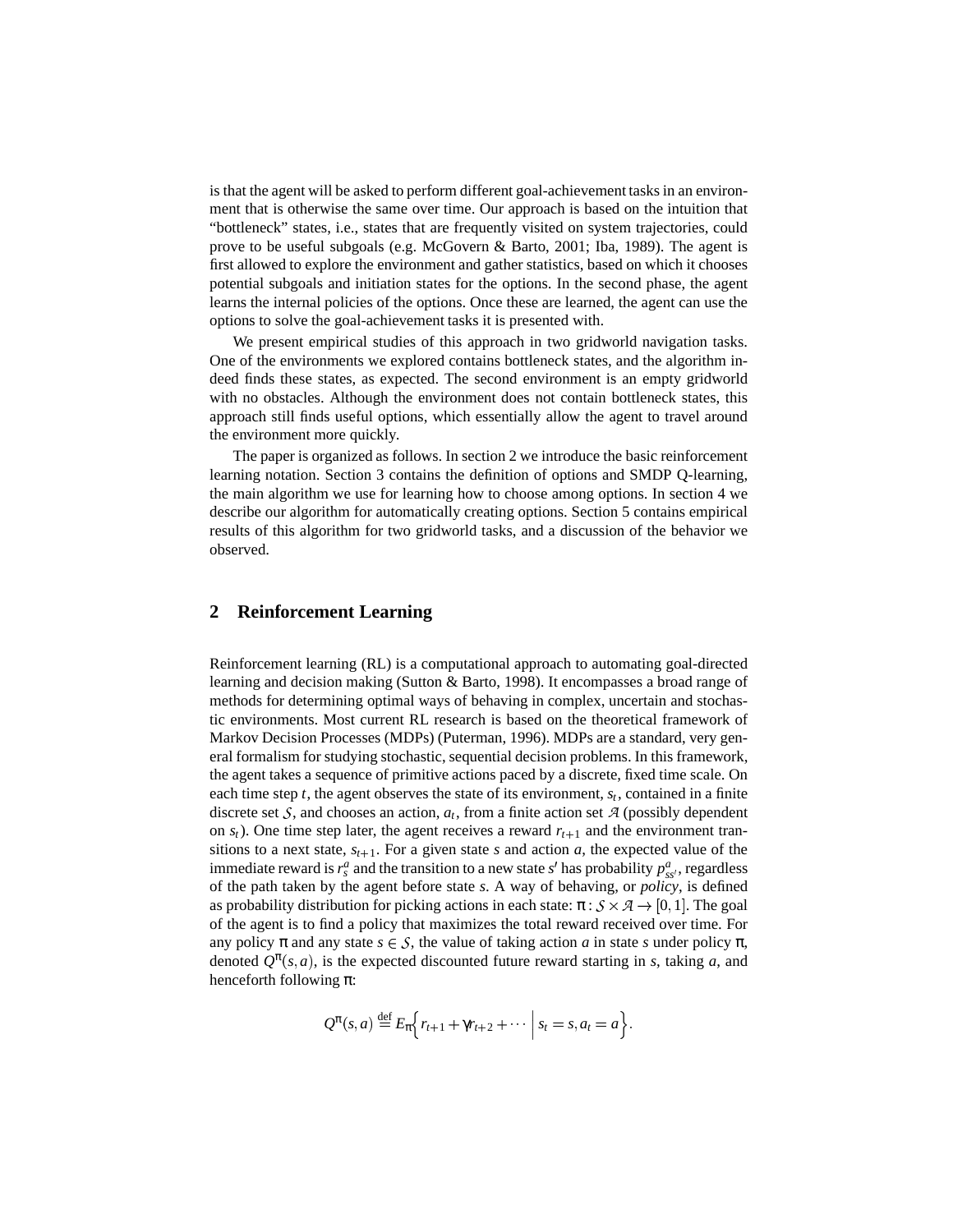The *optimal* action-value function is:

$$
Q^*(s, a) \stackrel{\text{def}}{=} \max_{\pi} Q^{\pi}(s, a).
$$

In an MDP, there exists a unique optimal value function,  $Q^*(s, a)$ , and at least one optimal policy,  $\pi^*$ , corresponding to this value function:  $\pi^*(s, a) > 0$  iff  $a \in \argmax_{a' \in \mathcal{A}} Q^*(s, a')$ . Many popular reinforcement learning algorithms aim to compute  $Q^*$  (and thus implicitly  $\pi^*$ ) based on the observed interaction between the agent and the environment. The most widely-used is propably Q-learning (Watkins, 1989), which allows learning  $Q^*$ directly from interaction with the environment. The agent updates its value function as follows:

$$
Q(s_t, a_t) \leftarrow Q(s_t, a_t + \alpha(r_{t+1} + \gamma \max_{a' \in \mathcal{A}} Q(s_{t+1}, a') - Q(s_t, a_t))
$$

Q-learning has been shown to converge in the limit, with probability 1, to the optimal value function  $Q^*$ , under standard stochastic approximation assumptions.

### **3 Options**

Options (Precup, 2000; Sutton, Precup & Singh, 1999) are a generalization of primitive actions to include temporally extended courses of action. Options consist of three components: a policy  $\pi : \mathcal{S} \times \mathcal{A} \mapsto [0,1]$ , a termination condition  $\beta : \mathcal{S} \mapsto [0,1]$ , and an input set  $I \subseteq S$ . An option  $I, \pi, \beta > i$  is available in state *s* if and only if  $s \in I$ . If the option is taken, then actions are selected according to  $\pi$  until the option terminates stochastically according to β. That is, in state  $s_t$  the next action  $a_t$  is selected according to the probability distribution  $\pi(s_t, \cdot)$ . The environment then makes a transition to state  $s_{t+1}$ , where the option either terminates, with probability  $\beta(s_{t+1})$ , or else continues, determining *a*<sub>*t*+1</sub> according to  $\pi(s_{t+1}, \cdot)$ , possibly terminating in  $s_{t+2}$  according to  $\beta(s_{t+2})$ , and so on. When the option terminates, then the agent has the opportunity to select another option.

Note that primitive actions can be viewed as a special case of options. Each action *a* corresponds to an option that is available whenever *a* is available  $(I = \{s : a \in \mathcal{A}_s\}),$ that always lasts exactly one step ( $\beta(s) = 1$ ,  $\forall s \in S$ ), and that selects *a* everywhere  $(\pi(s) = a, \forall s \in I)$ . Thus, we can consider the agent's choice at each time to be entirely among options, some of which persist for a single time step, others which are temporally extended.

It is natural to generalize the action-value function to an *option*-value function. We define  $Q^{\mu}(s, o)$ , the value of taking option *o* in state  $s \in I$  under policy  $\mu$ , as

$$
Q^{\mu}(s, o) = E\left\{r_{t+1} + \gamma r_{t+2} + \gamma^2 r_{t+3} + \cdots \Big| E(o\mu, s, t)\right\},
$$
 (1)

where  $\omega\mu$  denotes the policy that first follows  $\omega$  until it terminates and then initiates  $\mu$  in the resulting state, and  $E(\rho\mu, s, t)$  denotes the execution of  $\rho\mu$  in state *s* starting at time *t*.

Options are closely related to the actions in a special kind of decision problem known as a *semi-Markov decision process*, or *SMDP* (e.g., see Puterman, 1994). In fact,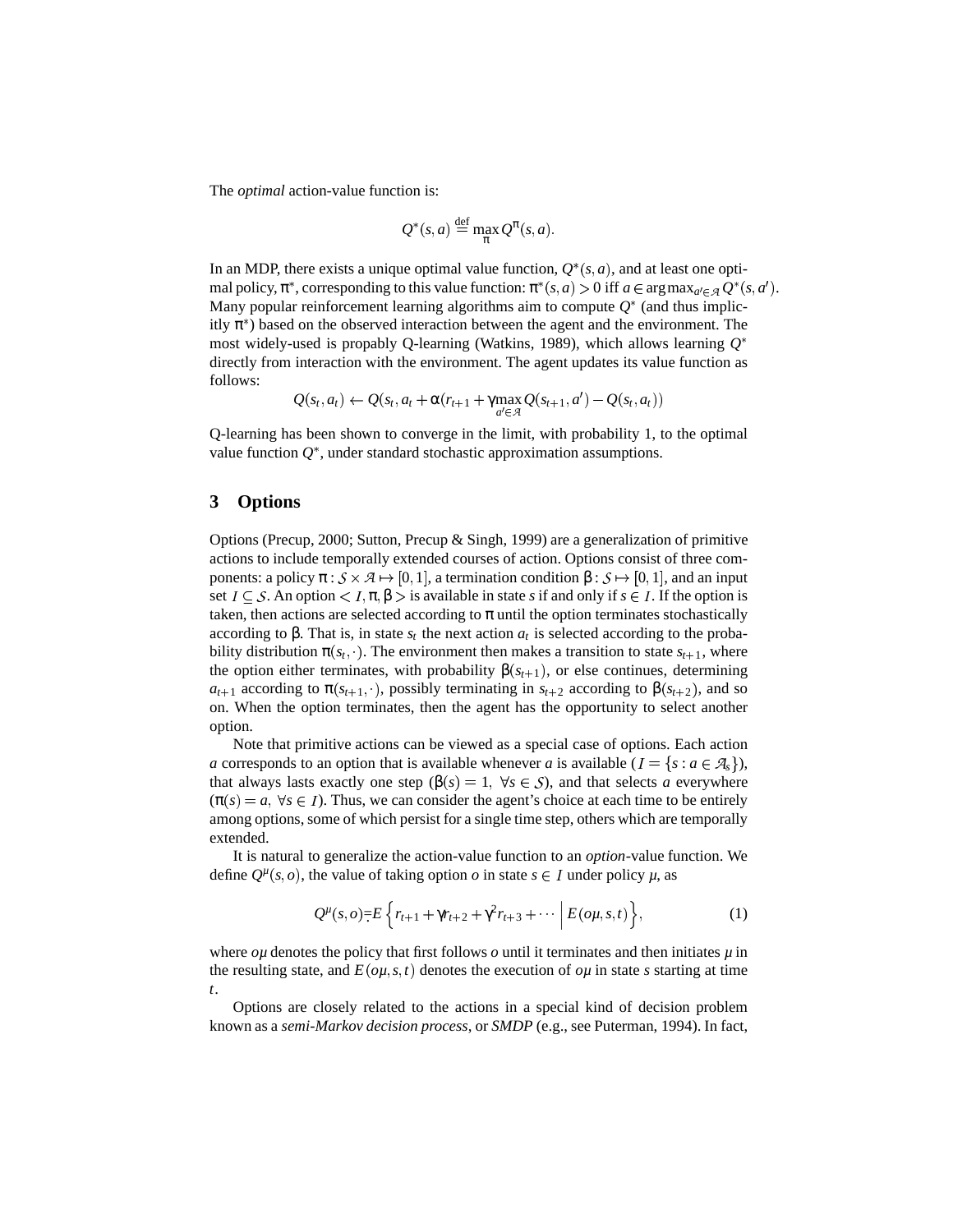any MDP with a fixed set of options is an SMDP. Accordingly, the theory of SMDPs provides an important basis for a theory of options.

The problem of finding an optimal policy over a set of options  $O$  can be addressed by learning methods. Because the MDP augmented by the options is an SMDP, we can apply SMDP learning methods as developed by Bradtke and Duff (1995), Parr and Russell (1997), Mahadevan (1996), or McGovern, Sutton and Fagg (1997). When the execution of option  $\sigma$  is started in state *s*, we next jump to the state  $s'$  in which  $\sigma$ terminates. Based on this experience, an option-value function  $Q(s, o)$  is updated. For example, the SMDP version of one-step Q-learning (Bradtke and Duff, 1995), updates the value function after each option termination by

$$
Q(s, o) \leftarrow Q(s, o) + \alpha \left[ r + \gamma^k \max_{a \in O} Q(s', a) - Q(s, o) \right],
$$
 (2)

where *k* denotes the number of time steps elapsing between *s* and  $s'$ , *r* denotes the cumulative discounted reward over this time, and it is implicit that the step-size parameter  $\alpha$  may depend arbitrarily on the states, option, and time steps. The estimate  $Q(s, o)$  converges to the optimal value function over options,  $Q_O^*(s, o)$  for all  $s \in S$  and  $o \in O$  under conditions similar to those for conventional Q-learning (Parr, 1998).

#### **4 Finding Options**

If an initiation set and a termination condition are specified, the internal policies of options can be learned using standard RL methods (e.g. Q-learning, like in Precup, 2000). But the key issue remains how to select good termination conditions and initiation sets. Intuitively, it is clear that different heuristics would work well for different kinds of environments.

In this paper, we assume that the agent is confronted with goal-achievement tasks, which take place in a fixed environment. This setup is quite natural when thinking about human activities. For instance, every day we might be cooking a different breakfast, but the kitchen layout is the same from day to day.

We allow the agent to explore the environment ahead of time, in order to learn options. The option finding process is based on posing a series of random tasks in this environment and letting the agent solve them. During this time, the agent gathers statistics regarding the frequency of occurence of different states. Our algorithm is based on the intuition that, if states occur frequently on trajectories that represent solutions to random tasks, then these states may be important. Hence, we ill learn options that use these states as targets. The options finding algorithm is described in detail below.

- 1. Select at random a number of start states *S* and target states *T* that will be used to generate random tasks for the agent.
- 2. For each pair  $\langle S, T \rangle$ 
	- (a) Perform *Ntrain* episodes of Q-learning, to learn a policy for going from *S* to *T*
	- (b) Perform  $N_t$ *est* episodes using the greedy policy learned. For all states  $s$ , count the total number of times  $n(s)$  that each state is visited during these trajectories.
- 3. Repeat until the desired number of options is reached: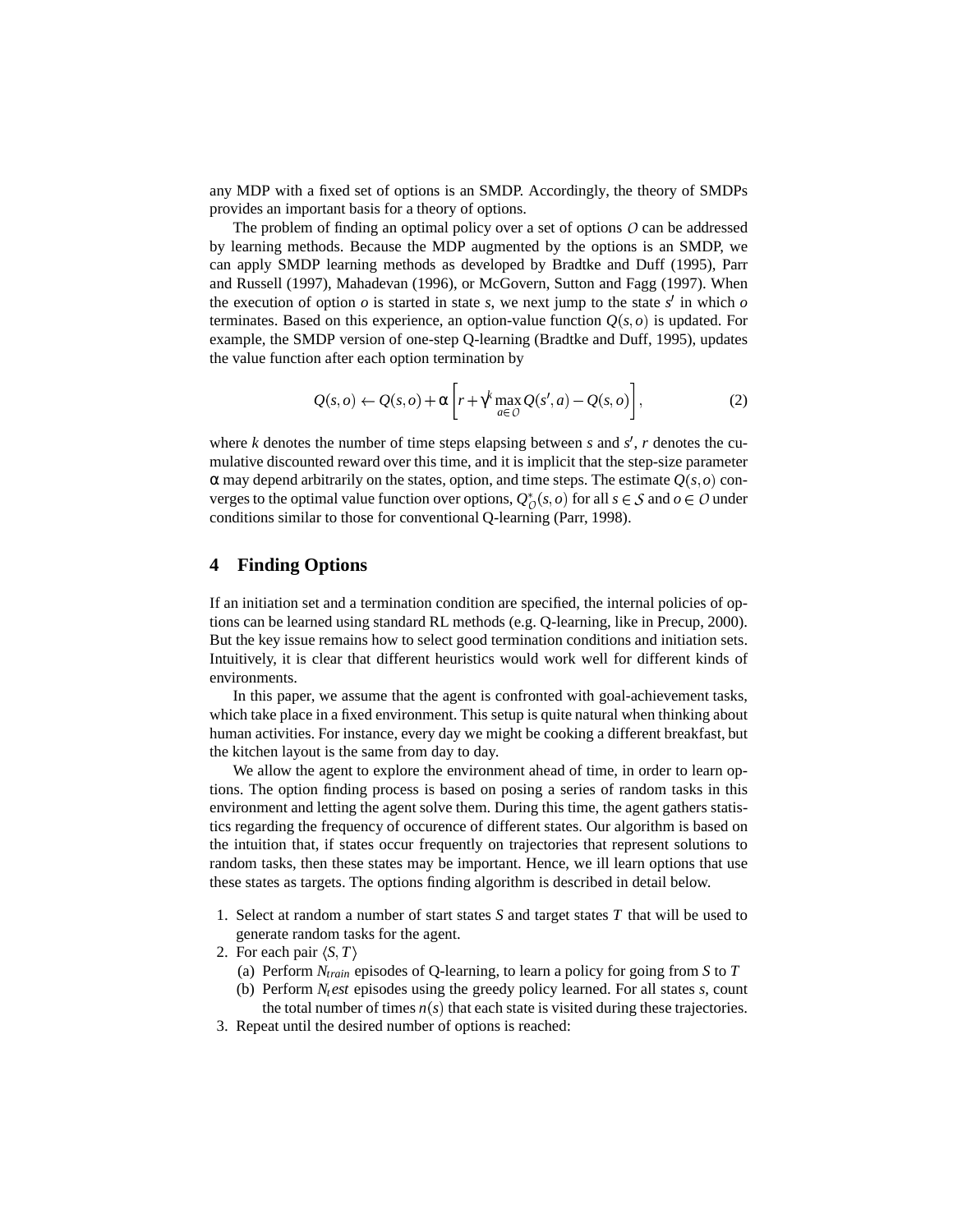- (a) Pick the state with the most visitations,  $T_{max} = \arg \max_s n(s)$ , as the target state for the option
- (b) Compute  $n(s, T_{max})$ , the number of times each state *s* occurs on paths that go through *Tmax*
- (c) Compute  $\bar{n}(T_{max}) = avg_s n(s, T_{max})$ .
- (d) Select all the states *s* for which  $n(s, T_{max}) > \bar{n}(T_{max})$  to be part of the initiation set  $I$  for the option.
- (e) Complete the initiation set by interpolating between the selected states. The interpolation process is domain-specific
- 4. For each option, learn its internal policy; this is achieved by giving a high reward for entering  $T_{max}$ , and no rewards otherwise. The agent performs Q-learning, by performing episodes which start at random states in  $I$  and end when  $T_{max}$  is reached, or when the agent exists  $I$ .

Once the options are found, we use SMDP Q-learning, as described in the previous section, in order to learn a policy over options.

Note that our approach is quite similar in spirit to that of McGovern and Barto (1998; 2001). But they are using data mining techniques (in particular diverse density) to learn from "good" and "bad" trajectories. We treat all trajectories in the same way. Our approach is probably the simplest implementation for the "bottleneck" state idea.

#### **5 Experimental Results**

We experimented with this algorithm for finding options in two simple gridworld navigation tasks. The first one is the rooms environment depicted in Figure 1 (left panel). The state is the current cell position. There are four deterministic primitive actions which move the agent up, down, left and right. If the agent attempts to move into a wall, it stays in the same position, and no penalty is incurred. The discount factor is  $\gamma = 0.9$  and there are no intermediate rewards anywhere. The agent can only obtain a reward upon entering a designated goal state. We assume that the goal state may move from one location to another over time.

The hallway states are obvious bottleneck states in this environment, since trajectories passing from one room to another have to pass through the hallways. Hence, one would expected the option finding algortihm to work well in this context, finding options for going to the hallways.



**Fig. 1.** Rooms environment, and example option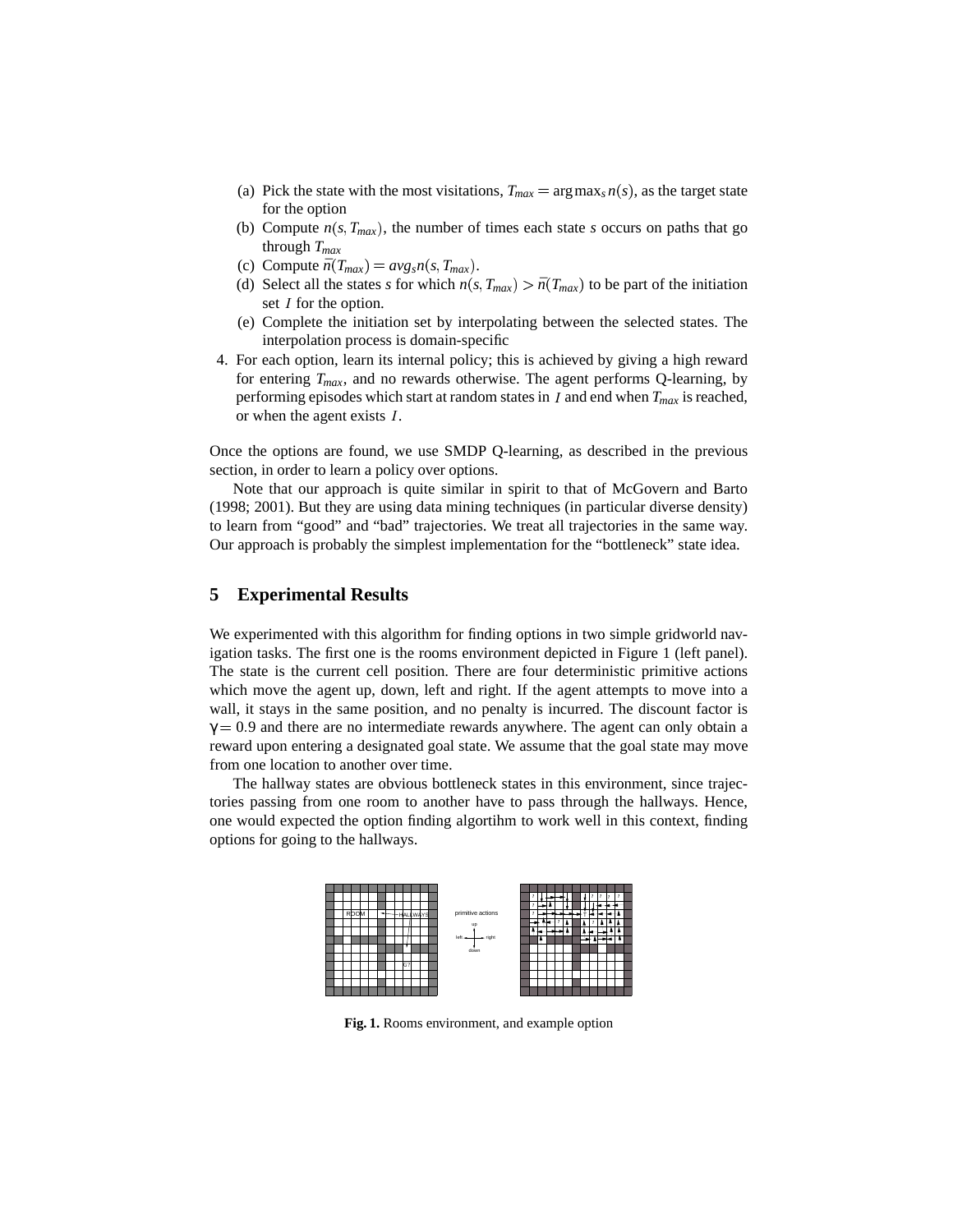We performed 30 independent runs of the algorithm. During each run, the option finding algorithm was used to find 8 options. During the option finding stage, 25% of the states were used as potential start and goal states for random tasks. We used *Ntrain* 200 episodes to learn Q-values for each pair of start and goal states. After learning, we used  $N_{test} = 10$  episodes to generate the state visitation counts. The initiation sets were constructed by creating a rectangular box around the selected initiation states for each option. This approach is specific for gridworld navigation, and would not be expected to work well in other domains. After the initiation sets and the targets of the options were selected, the internal policy of each option was found using Q-learning for 100 trials. One example of an option found by the algorithm is depicted in Figure 1 (right panel). The target state for the option is close to one of the hallways, but not exactly in the hallway. This behavior was consistent across all runs, and is due to the fact that the states near the hallways are traversed both by trajectories going between rooms and by trajectories inside a room. This behavior is also consistent with earlier findings of McGovern (1998). The figure also shows that the option policy has been learned for most initiation states, although some states have a suboptimal policy, while others have still not been visited (and hence have a random policy).



**Fig. 2.** Results for rooms environment

Once the options were learned, we compared the performance of a learning agent using primitive actions only to the performance of an agent using both primitive actions and options. Both agents used a learning rate  $\alpha = 0.1$  and  $\varepsilon$ -greedy policy for generating behavior, with  $\epsilon = 0.1$ . We picked four different goal locations. The agents were trained for 150 episodes using a fixed goal location. Every episode consists of starting at a randomly chosen location and performing navigation actions until the goal is reached. After each 20 training episodes, we performed 5 test episodes, starting at random states and using the greedy policy to choose actions. After 150 episodes, the goal was moved, but the Q-values of each agent were retained, and the whole process was repeated.

The results for the rooms environment are depicted in Figure 2. The left graph shows performance during training, while the right graph shows the performance of the greedy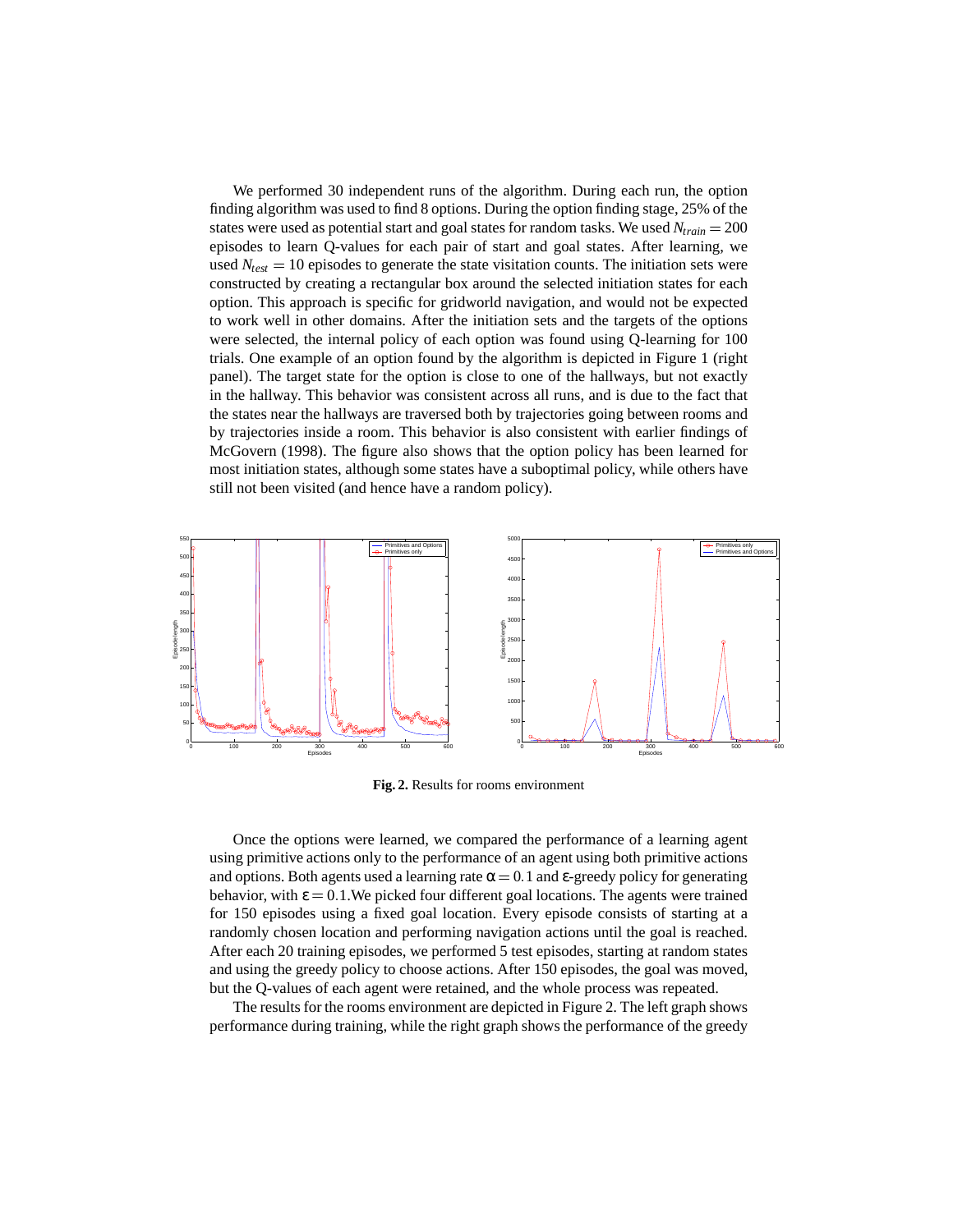policy learned. As expected, using temporally extended options provides and advantage over using primitive actions only, although the number of actions to learn about has increased from 4 to 12. Preliminary results indicate that this advantage would be even larger if we would use a more efficient learning method, such as intra-option learning.

The second envioronment we experimented with was an empty  $11 \times 11$  gridworld, with no obstacles. In this environemnt, there are no bottleneck states. Hence, it is not obvious that the option-finding heuristic would work well. Our inital expectation was that the use of the options found would actually slow down learning.



**Fig. 3.** Results for the empty gridworld environment. The left panel shows the performance during training, and the right panel shows the performance of the greedy policy learned.

We applied our algorithm to this environment in the same manner described above. The results are depicted in Figure 3. During training, it is clear that the use of temporally extended options is helpful. The result is not so clear for the greedy policy, though. In order to understand better the behavior of the algorithm, we looked at the options that were found in this environment. On every run, the algorithm first found one (or a couple) of options leading to one of the central states in the environment. Once the state visitation counts were decreased by eliminating the trajectories that went through the center states, the peak counts were spread over states in different areas of the grid. Hence, on virtually every run, the algorithm found some options for navigating to different parts of the grid. Of course, such options are useful in the case in which the goal state moves around the environment. One example of the goal states found is depicted in Figure 4. The goals are numbered in the order in which they were selected.

#### **6 Future work**

There are a lot of directions to be explored in option creation. We are currently investigating the use of more sophisticated learning and execution methods, such as intraoption learnign and early termination, with our option finding heuristics. Also, note